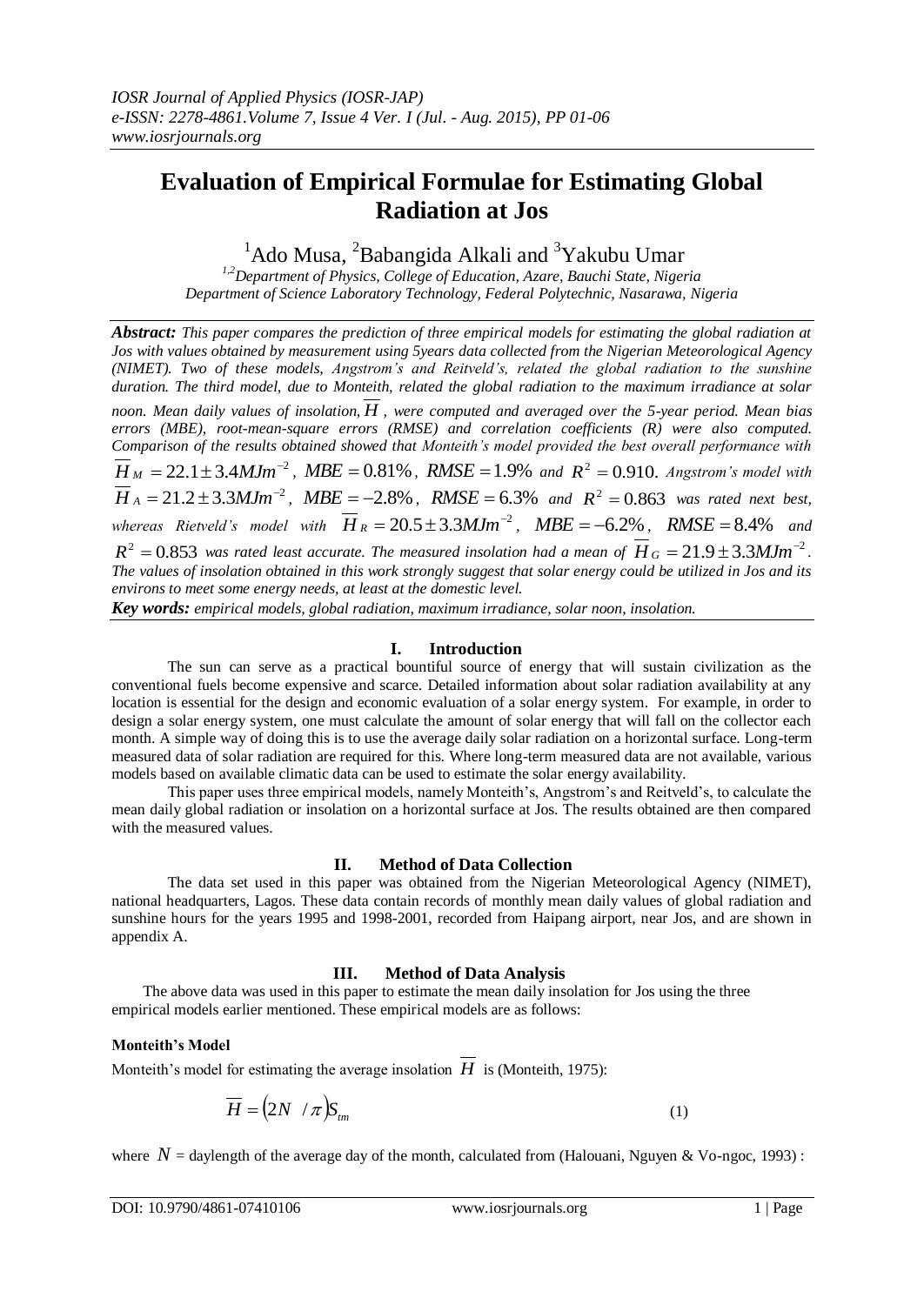$$
N = \frac{2}{15} \cos^{-1} \left[ \cos 85^\circ - \tan(\phi) \tan(\delta) \right]
$$
 (2)

 $\phi =$  *latitude* of *location* (*north positive*) = 9.95<sup>°</sup> for Jos (Gelshik, 1997) and  $\delta$  is the solar declination given by Cooper (1969):

$$
\delta = 23.45 \sin \{360(n + 284)/365\}
$$
  
\n*n* is the day of the year:  $1 \le n \le 365$ 

Values of  $S_{\ell m}$  for Jos were adopted from Musa (2010) and used in equation (1) to obtain estimates of  $H$ .

## **Angstrom Model**

The Angstrom equation for  $H$  is (Angstrom, 1924):

$$
\overline{H} = \overline{H}_o \left( a + b \frac{\overline{n}}{N} \right)
$$
(4)

where  $H_o$  is the monthly average of the radiation outside of the atmosphere for the same location and *a* and *b* are constants dependent on site. Their values are determined by regression. Ojosu (1990) obtained these values as  $a = 0.192$  and  $b = 0.634$  for Jos. The Angstrom equation for Jos can therefore be written as:

$$
\frac{H}{H_o} = 0.192 + 0.634 \,\sigma \tag{5}
$$

where  $\sigma$  is the monthly average daily value of the fraction of possible sunshine hours given by:

$$
\sigma \equiv n/N \tag{6}
$$

*n* is the actual sunshine duration for the day.

The extraterrestrial radiation 
$$
H_o
$$
 is calculated from (Duffie & Beckman, 1991):  
\n
$$
H_o = \left[\frac{24 \times 3600}{\pi}\right] I_{sc} [1 + 0.033 \cos(360n/365)] \left[\cos(\phi)\cos(\delta)\sin(\omega_s) + \frac{\pi \omega_s}{180} \sin(\phi)\sin(\delta)\right]
$$
\n(7)

 $I_{sc}$  is the solar constant and equals 1367*Wm<sup>2</sup>* (Tiwari, 2006).

## **Reitveld's Model**

Reitveld's correlation for calculating the average insolation  $H$  is (Reitveld, 1978):

$$
H/H_0 = 0.18 + 0.62\sigma
$$

Reitveld's equation is believed to have universal validity (Halouani, Nguyen & Vo-ngoc, 1993).

#### **IV. Results and Discussion**

Estimates of the average daily insolation made using the three empirical models, viz. Monteith's, Angstrom's and Rietveld's, are recorded in appendix B.

Fig.1 shows the prediction of these models along with the measured values. Monteith's model has its maximum and minimum values simultaneously with the measured data (in February and July respectively) while the maximum and minimum values of Angstrom's model coincides with that of Rietveld's (in November and August respectively). It is also noteworthy that peaks of insolation always occurred in the months of February and November.

Figures 2, 3 and 4 show the performance of the models in comparison with the observed values. Note the degree of sloping of these lines and the clustering of the points around the lines. A summary of this comparison is outlined below.

 $\bf{M}$ easured Insolation:  $\overline{H}_{\mathit{G}}$  *in*  $\bm{\mathit{MJm}}^{-2}$ *da*y $^{-1}$ Averages – (a) Wet season:  $19.2 \pm 2.1$ , APE = 10.9% (b) Dry season:  $24.7 \pm 1.1$ , APE =  $4.5\%$ (c) 5 year:  $21.9 \pm 3.3$ , APE = 15.0% (8)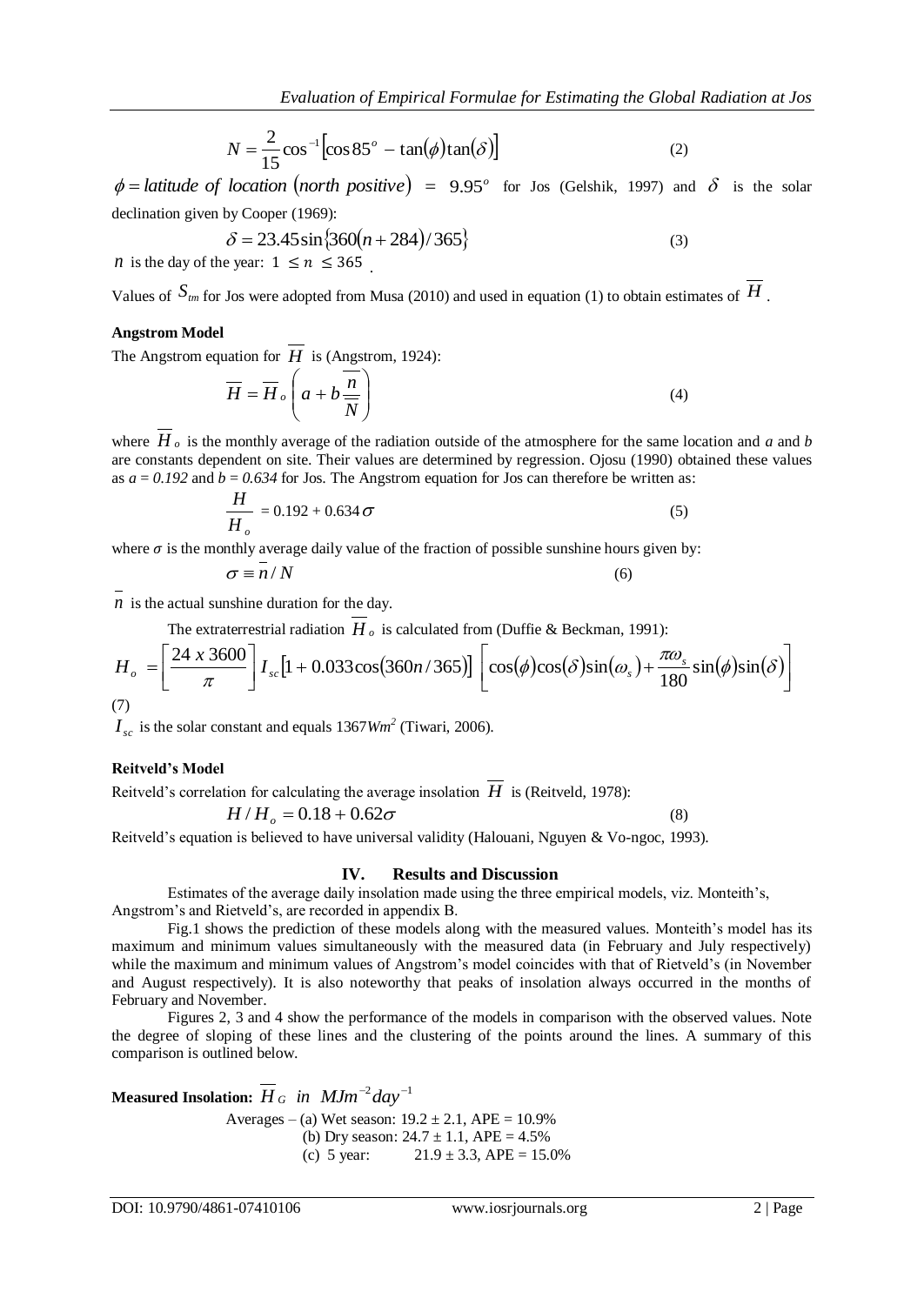$\bf{Monteith's Model:} \ \ H_{\ M} \ \ in \ \ M\ Jm^{-2}day^{-1}$ (i) Averages – (a) Wet:  $19.4 \pm 2.1$ , 10.6% (b) Dry:  $24.82 \pm 1.7$ , 6.9% (c) 5 year:  $22.1 \pm 3.4$ , 15.2% (ii) Correlation with  $H_G$ :  $R^2 = 0.910$ (iii) Errors: MBE =  $0.177(0.81\%)$ , RMSE =  $0.420(1.9\%)$ .  $\bf{Angstrom's\ Model:}\ \overline{H}_{A}\ \ in\ \ MJm^{-2}day^{-1}$ (i) Averages – (a) Wet:  $18.6 \pm 2.5$ , 13.5% (b) Dry:  $23.9 \pm 1.3, 5.2\%$ (c) 5 year:  $21.2 \pm 3.3$ , 15.7% (ii) Correlation with  $H_G$ :  $R^2 = 0.863$ (iii) Errors: MBE =  $-0.612(-2.8\%)$ , RMSE =  $1.38(6.3\%)$  ${\bf R}$ ietveld's Model:  $\overline{H}_R$  *in*  $\mathit{MJm}^{-2}day^{-1}$ (i) Averages – (a) Wet:  $17.9 \pm 2.5$ , 13.8% (b) Dry:  $23.1 \pm 1.2, 5.3\%$ (c) 5 year:  $20.5 \pm 3.3$ , 16.0% (ii) Correlation with  $H_G$ :  $R^2 = 0.853$ (iii) Errors: MBE =  $-1.36(-6.2\%)$ , RMSE =  $1.38(8.4\%)$ 

We note that Monteith's model has the highest value of the coefficient of determination,  $\mathbb{R}^2$ , while Rietveld's model has the least. In terms of errors, the Rietveld's model is the least accurate whereas Monteith's model is the most accurate. In all these, Angstrom's model comes between the other two models. But while Monteith's model overestimates the average insolation, the other two models underestimate it, each in proportion to its MBE.

A drawback of Monteith's model is that it is partly dependent on measurement of radiation: values of the irradiance at solar noon are needed as input before the model can be applied, and these may not be readily available. In general, values of insolation during the wet season are lower than in the dry season. The wet season values, therefore, contribute largely to errors in annual insolation. This can also be inferred from the values of the absolute percentage errors (APE) above.

# **V. Conclusion**

Out of the three empirical models of insolation that were tested in this work, it has been found that Monteith's model was the most accurate while Angstrom's model was rated second best. Rietveld's model was found to be the least accurate. The values of insolation obtained in this work strongly suggest that solar energy could be utilized in Jos and its environs to meet some energy needs, at least at the domestic level.

# **VI. Recommendations**

- In view of the significance of radiation to our biotic environment, we should equip our observatories with the latest and most reliable instruments for measurement of solar radiation and other related quantities.
- Further research should be conducted on solar radiation on tilted surfaces at Jos.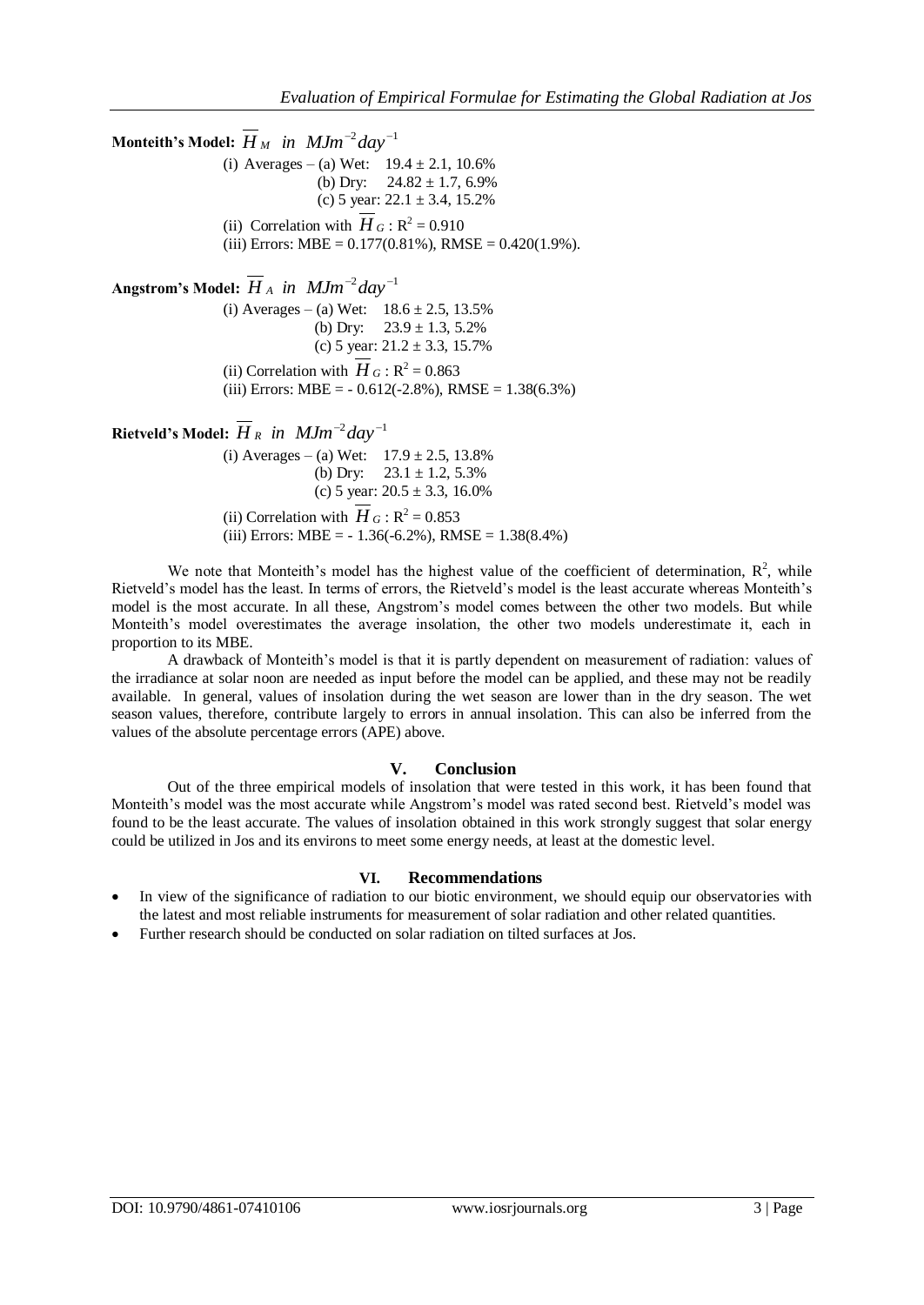

**Fig.1: Variation of mean daily insolation with months at Jos: models and measured values**



**Fig. 2: Performance of Montieth's model for Jos**



**Fig. 3: Performance of Angstrom's model for Jos**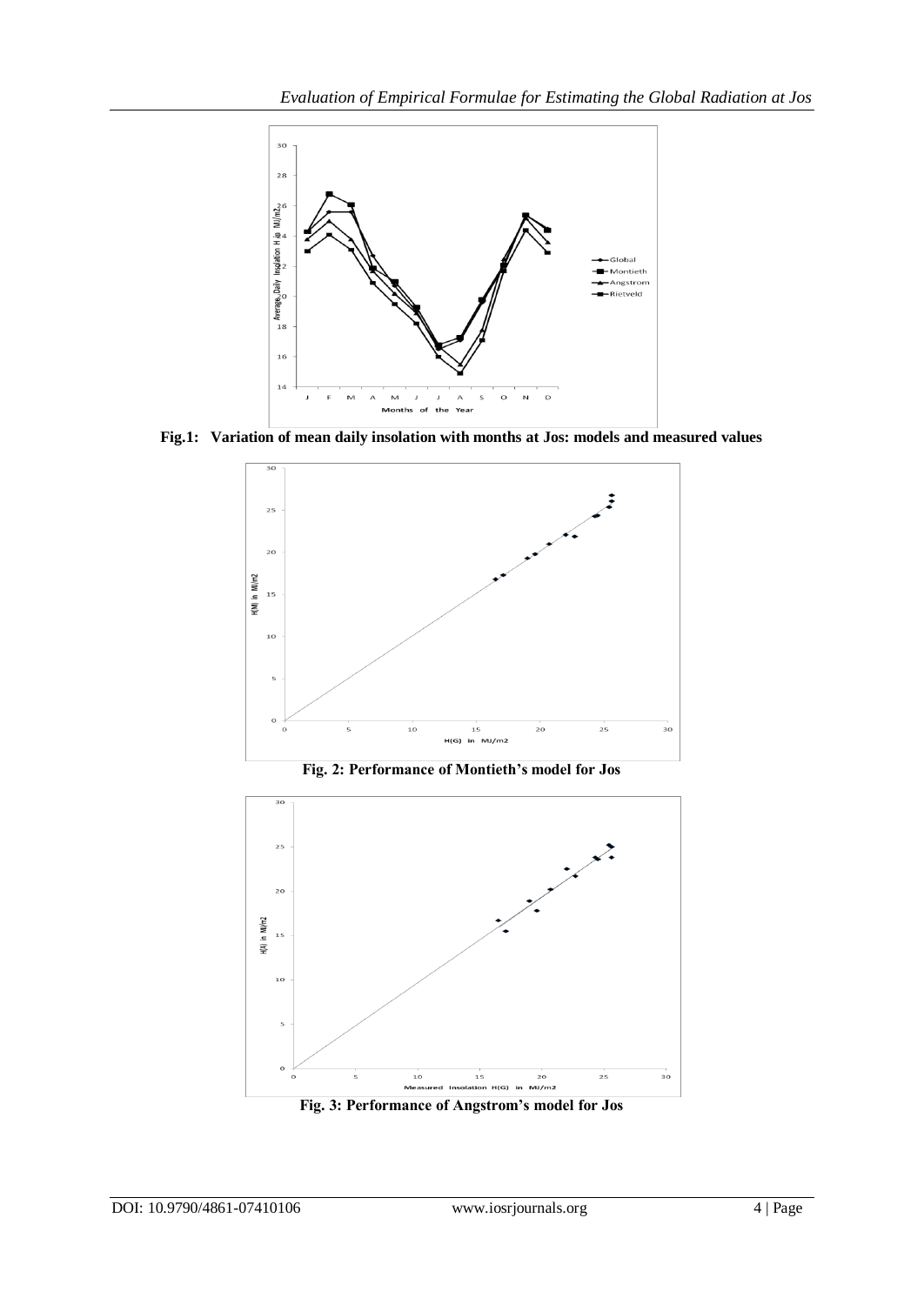

**Fig. 4: Performance of Rietveld's model for Jos**

#### **References**

- [1]. J.L. Monteith, Principles of Environmental Physics Edward Arnold (Publishers) Limited, London.1975.
- [2]. N. Halouani, C.T. Nguyen and D. Vo-ngoc, Calculation of monthly average global solar radiation on horizontal surfaces using hours of bright sunshine, Solar Energy, 50 (3), 1993, 247-258.
- [3]. M.J. Gelshik, Estimation of solar radiation using metrological parameters: sunshine hours, relative humidity and maximum air temperature, thesis, University of Jos, 1970.
- [4]. P.T. Cooper, Absorption of solar radiation in solar stills, Solar Energy, 12 (3), 1969.
- [5]. A. Musa, Estimation of average insolation and the radiation balance of the earth-atmosphere system at Jos, thesis, University of Jos, Nigeria, 2010.
- [6]. A. Angstrom, Solar and terrestrial radiation, Quarterly Journal of Royal Meteorological Society, 50, 1924, 121-125.
- [7]. J.O. Ojosu, On the bounds for global solar radiation estimates from sunshine hours for Nigerian cities. Nigerian Journal of Solar Energy, 9, 1990, 123-132.
- [8]. J.A. Duffie and W.A. Beckman, Solar Engineering of Thermal Processes 2nd Edition. John Wiley and Sons, Chichester. 1991.
- [9]. G.N. Tiwari, Solar Energy: Fundamentals, Design, Modeling and Applications Narosa Publishing House, New Delhi, India 2006.
- [10]. [M.R. Rietveld, A new method for estimating the regression coefficients in the formula relating solar radiation to sunshine hours, Agricultural Meteorology, 19, 1978, 243-252.
- [11]. G.N. Tiwari, Solar Energy: Fundamentals, Design, Modeling and Applications Narosa Publishing House, New Delhi, India.2006.

|                                                                                      | <b>RUMAN DURIN TOT GOD CBCG TOT TAIRER VISI</b> |            |            |            |      |      |      |            |            |            |            |            |  |  |
|--------------------------------------------------------------------------------------|-------------------------------------------------|------------|------------|------------|------|------|------|------------|------------|------------|------------|------------|--|--|
| Appendix A1: Global radiation measured in $ml$ of Gunn-Belllani radiation integrator |                                                 |            |            |            |      |      |      |            |            |            |            |            |  |  |
| Months                                                                               | JAN                                             | <b>FEB</b> | <b>MAR</b> | <b>APR</b> | MAY  | JUN  | JUL  | <b>AUG</b> | <b>SEP</b> | <b>OCT</b> | <b>NOV</b> | <b>DEC</b> |  |  |
| 1995                                                                                 | 18.6                                            | 20.6       | 19.9       | 18.3       | 15.5 | 15.2 | 12.0 | 13.9       | 15.2       | 17.2       | 19.2       | 18.9       |  |  |
| 1998                                                                                 | 19.5                                            | 21.6       | 20.0       | 18.8       | 15.7 | 14.8 | 12.8 | 12.4       | 14.2       | 16.0       | 19.3       | 18.9       |  |  |
| 1999                                                                                 | 18.6                                            | 19.6       | 20.1       | 17.9       | 15.6 | 14.8 | 14.0 | 12.2       | 15.8       | 17.4       | 19.4       | 19.4       |  |  |
| 2000                                                                                 | 19.3                                            | 19.3       | 20.6       | 17.2       | 17.4 | 14.2 | 13.1 | 15.5       | 16.2       | 17.2       | 20.3       | 19.1       |  |  |
| 2001                                                                                 | 20.5                                            | 20.6       | 20.8       | 17.9       | 17.9 | 16.2 | 13.7 | 13.8       | 16.3       | 19.5       | 22.5       | 21.3       |  |  |

**Appendix A Raw Data for Jos Used for Analysis**

| Appendix A2: Records of bright sunshine hours measured in hours |
|-----------------------------------------------------------------|
|-----------------------------------------------------------------|

|        | $ \mathbf{r}$ $\mathbf{r}$ $\mathbf{r}$ $\mathbf{r}$ $\mathbf{r}$ $\mathbf{r}$ $\mathbf{r}$ $\mathbf{r}$ $\mathbf{r}$ $\mathbf{r}$<br>. |     |            |     |     |     |     |       |            |     |            |     |  |  |  |
|--------|-----------------------------------------------------------------------------------------------------------------------------------------|-----|------------|-----|-----|-----|-----|-------|------------|-----|------------|-----|--|--|--|
| Months | JAN                                                                                                                                     | FEB | <b>MAR</b> | APR | MAY | JUN | JUL | AUG - | <b>SEP</b> | OCT | <b>NOV</b> | DEC |  |  |  |
| 1995   | 9.2                                                                                                                                     | 9.3 | 7.7        | 6.7 | 5.8 | 6.1 | 4.9 | 5.1   | 5.6        | 7.7 | 9.7        | 9.8 |  |  |  |
| 1998   | 9.3                                                                                                                                     | 8.9 | 7.1        | 7.2 | 6.1 | 5.6 | 3.9 | 3.2   | 4.8        | 7.6 | 10.0       | 9.4 |  |  |  |
| 1999   | 9.1                                                                                                                                     | 9.2 | 8.3        | 7.0 | 6.3 | 5.8 | 5.3 | 3.6   | 4.8        | 7.3 | 9.7        | 9.6 |  |  |  |
| 2000   | 9.6                                                                                                                                     | 9.2 | 8.4        | 7.1 | 7.3 | 5.8 | 5.0 | 4.2   | 5.3        | 7.8 | 10.2       | 9.3 |  |  |  |
| 2001   | 9.9                                                                                                                                     | 9.4 | 8.9        | 7.0 | 6.7 | 6.8 | 4.9 | 4.3   | 5.3        | 8.8 | 10.5       | 9.9 |  |  |  |